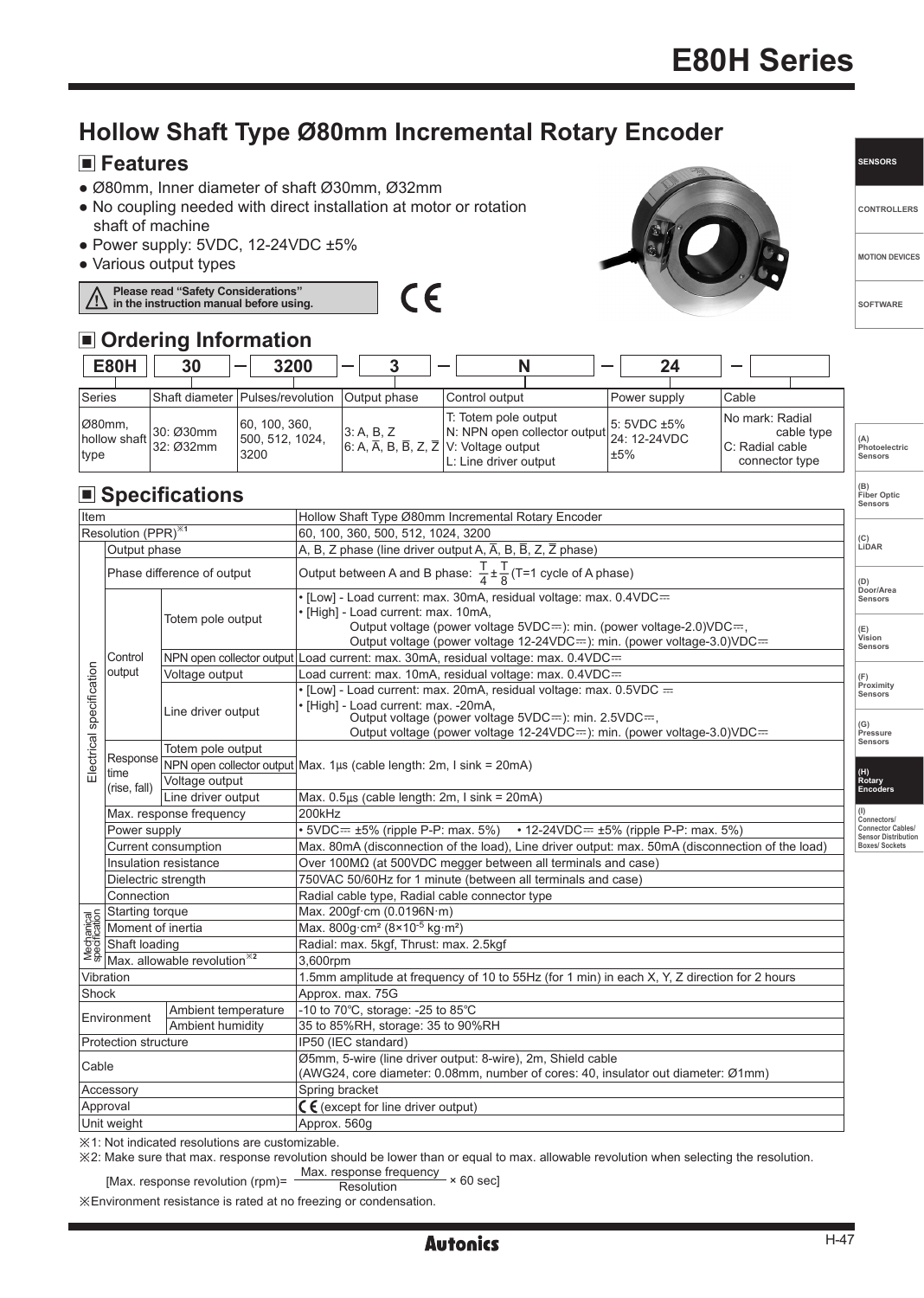### **Control Output Diagram**



• All output circuits of A, B, Z phase are same. (line driver output is A,  $\overline{A}$ , B,  $\overline{B}$ , Z,  $\overline{Z}$ )

● Totem pole output type can be used for NPN open collector type (※1) or voltage output type (※2).

### **Output Waveforms**

**Totem pole output / NPN open collector output / Voltage output**



#### **Line driver output**